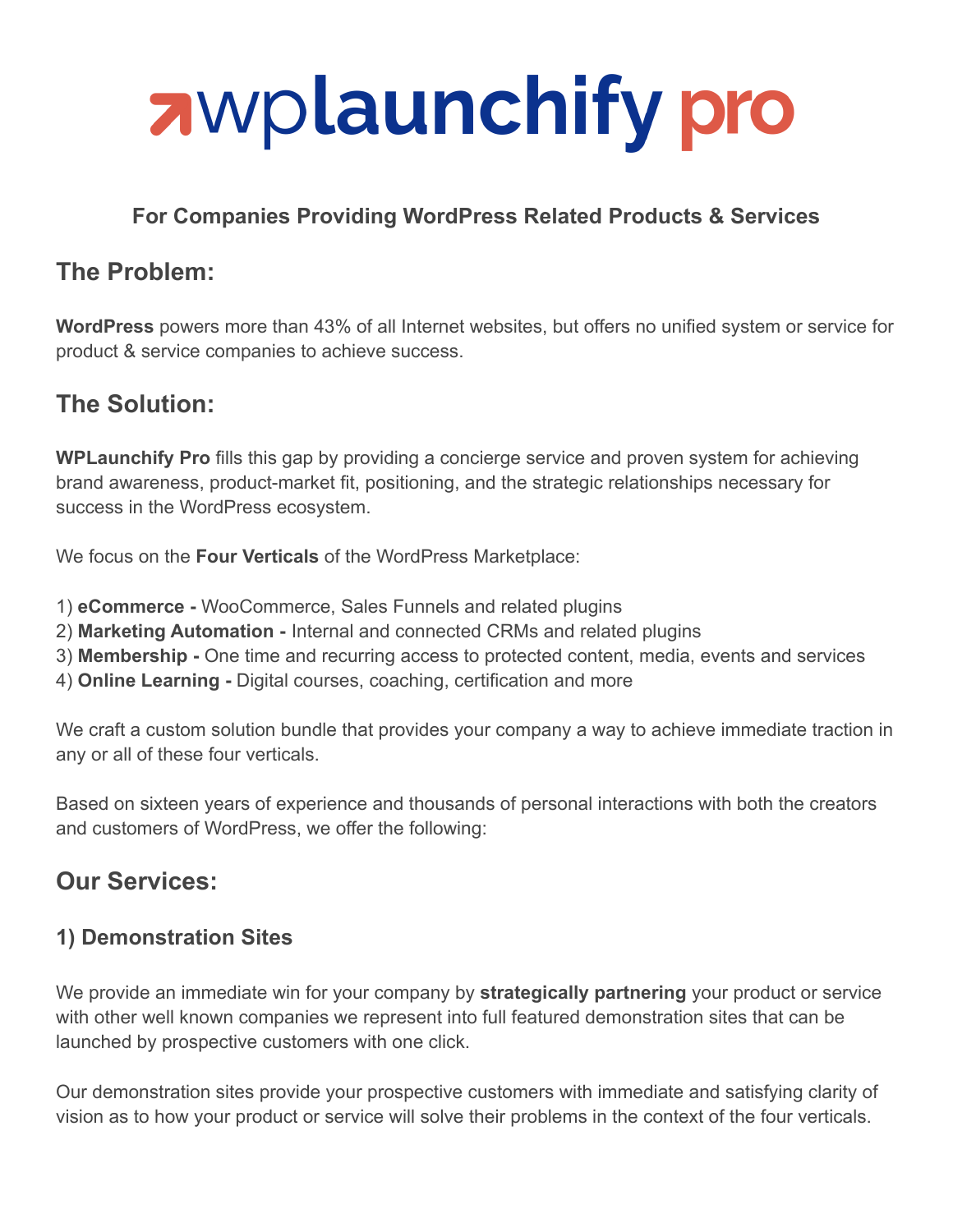## **2) Global Distribution**

Our custom product demonstration sites are available to a global network of hosting partners with millions of prospective customers for your product.

In a typical situation, after a prospective customer has been presented with a curated product demonstration, they may elect to "own" this solution with one click by purchasing the same via a hosting partner.

We manage all of these distribution relationships on your behalf, including negotiating most favorable terms for licensing, support and ongoing cross-promotion.

#### **3) Brand Ambassadorship & Product Evangelism**

Our team, led by Spencer Forman, have over sixteen years providing marketing advice, promotion and evangelism to the WordPress marketplace.

We have had the pleasure of representing and advising some of the most beloved brands in WordPress and helped many new brands to achieve awareness and a new base of customers more quickly than they would have on their own.

We can provide the immediate recognition your product or service needs to succeed in the sometimes finicky ecosystem of WordPress where it can otherwise be hard to understand or predict the response of this somewhat particular customer base.

## **4) Content Marketing & Product Promotion**

As professional marketers, promoters and content creators, we provide you a turnkey stream of relevant content for your products and services. These include product demonstration videos, promotional audio and video, voice overs, animations, live events, sales funnels and more.

We eliminate the need for you to hire a separate agency or team to create the content you need for successfully marketing and promoting your product or service.

Since this content is also created as part of our other work on your behalf, you are guaranteed a perfect "fit" with the messaging, target market, and tone of the content and promotion.